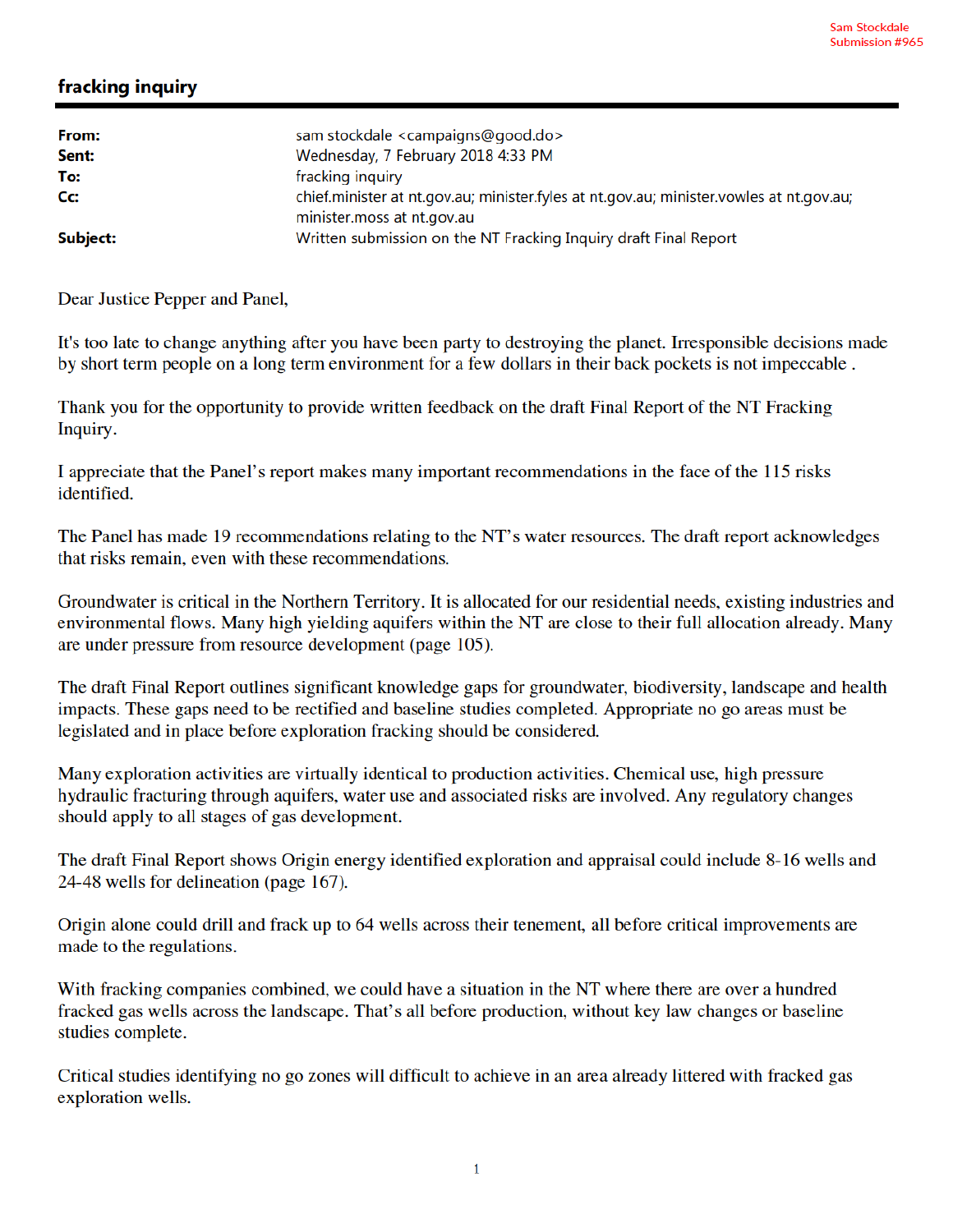I support the swath of new regulations and legislation required to try and protect landholders and water. However, that work needs to happen before the oil and gas industry is permitted to start fracking in the Northern Territory again.

The below critical recommendations must be improved and work completed BEFORE EXPLORATION fracking takes place.

Recommendation 5.1 (Enforceable code of practice for abandonment of onshore gas wells)

Recommendation 5.6 (Wastewater management framework)

Recommendation 7.1 (Water Act amended for shale extraction licence and payment for water)

Recommendation 7.4 (Strategic regional environmental and baseline assessment (SREBA), including a regional groundwater model, be developed and undertaken)

Recommendation 8.4 (Fire management plan and 10 year baseline assessment)

Recommendation 9.2 (Code of practice be developed and implemented for monitoring, detection and reporting of methane emissions)

Recommendation 10.1 (Human Health Risk Assessment prepared and approved)

Recommendation 12.11 (Social impact management plan) This recommendation should also be extended to allow for the legal right to say 'no' to fracking.

Recommendation 14.1 (Design and implement a full cost recovery system for fracking regulation)

Recommendation 14.16 (Legislation to regulate seismic surveys, drilling, hydraulic fracturing, and well abandonment)

Recommendation 14.18 (Fit and proper person test)

Recommendation 15.1 (Strategic regional environmental and baseline assessment (SREBA) undertaken and no go zones implemented)

In the NT there is a saying, "Once you frack you can't go back." Exploration fracking is no different. The studies, legal improvements and no-go zones suggested by the panel are critical. They must be actioned before any further fracking exploration.

Let's not wait until the production phase to put in place critical new regulations and laws. We must avoid delays to the protection of the Northern Territory's water, landscapes and people.

Thank you for considering my feedback on this critical matter for the future of the Northern Territory.

Yours sincerely, sam stockdale Virginia, Northern Territory, 0834, Australia

This email was sent by sam stockdale via Do Gooder, a website that allows<br>people to contact you regarding issues they consider important. In accordance with web protocol FC 3834 we have set the FROM field of this email to our generic no-reply address at campaigns@good.do, however sam provided an email address ) which we included in the REPLY-TO field.